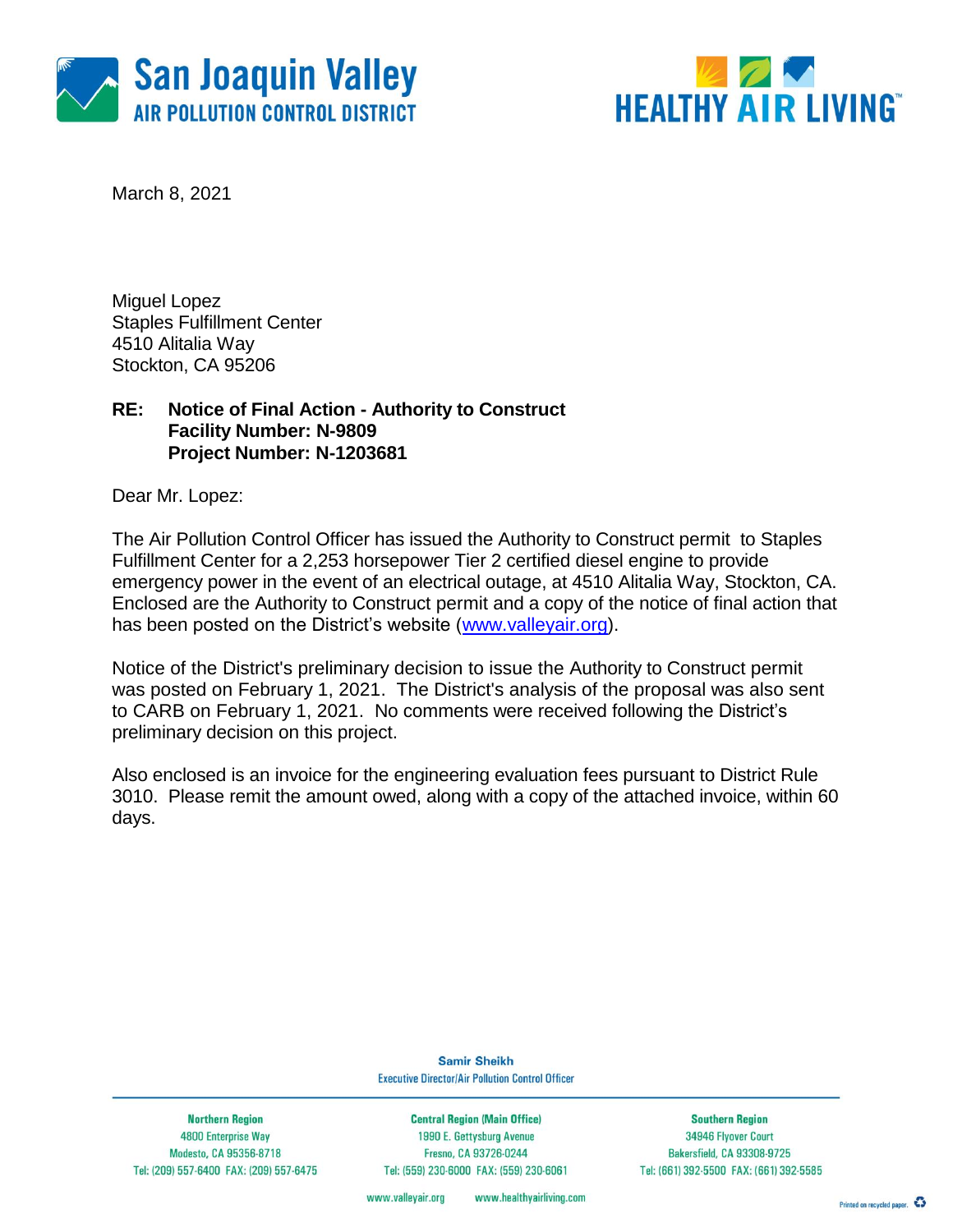Mr. Lopez Page 2

Thank you for your cooperation in this matter. If you have any questions, please contact Mr. Errol Villegas at (559) 230-6000.

Sincerely,

Brian Clements

Director of Permit Services

BC:gb

**Enclosures** 

cc: Courtney Graham, CARB (w/ enclosure) via email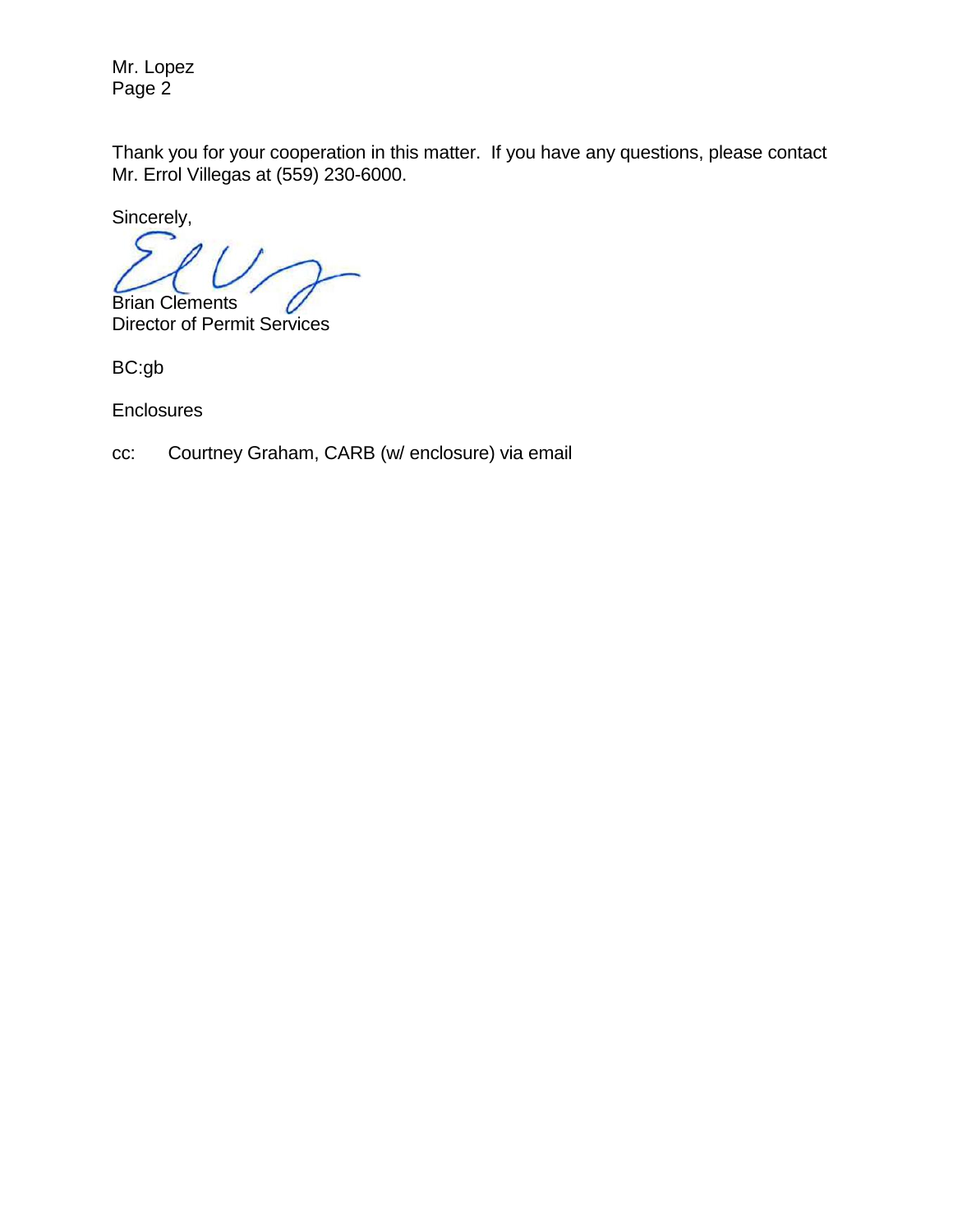



# **AUTHORITY TO CONSTRUCT**

**PERMIT NO:** N-9809-2-0 **ISSUANCE DATE:** 03/05/2021

**LEGAL OWNER OR OPERATOR:** STAPLES FULFILLMENT CENTER **MAILING ADDRESS:** 4510 ALITALIA WAY STOCKTON, CA 95206

**LOCATION:** 4510 ALITALIA WAY

STOCKTON, CA 95206

#### **EQUIPMENT DESCRIPTION:**

2,253 BHP (INTERMITTENT) CATERPILLAR MODEL 3512 TIER 2 CERTIFIED DIESEL-FIRED EMERGENCY STANDBY IC ENGINE POWERING AN ELECTRICAL GENERATOR

## **CONDITIONS**

- 1. No air contaminant shall be released into the atmosphere which causes a public nuisance. [District Rule 4102]
- 2. No air contaminant shall be discharged into the atmosphere for a period or periods aggregating more than three minutes in any one hour which is as dark as, or darker than, Ringelmann 1 or 20% opacity. [District Rule 4101]
- 3. Particulate matter emissions shall not exceed 0.1 grains/dscf in concentration. [District Rule 4201]
- 4. The exhaust stack shall vent vertically upward. The vertical exhaust flow shall not be impeded by a rain cap (flapper ok), roof overhang, or any other obstruction. [District Rule 4102]
- 5. This engine shall be equipped with a non-resettable hour meter with a minimum display capability of 9,999 hours, unless the District determines that a non-resettable hour meter with a different minimum display capability is appropriate in consideration of the historical use of the engine and the owner or operator's compliance history. [District Rule 4702 and 17 CCR 93115]
- 6. Only CARB certified diesel fuel containing not more than 0.0015% sulfur by weight is to be used. [District Rules 2201 and 4801, and 17 CCR 93115]
- 7. Emissions from this IC engine shall not exceed any of the following limits: 4.2 g-NOx/bhp-hr, 0.90 g-CO/bhp-hr, or 0.18 g-VOC/bhp-hr. [District Rule 2201 and 17 CCR 93115]
- 8. Emissions from this IC engine shall not exceed 0.11g-PM10/bhp-hr based on USEPA certification using ISO 8178 test procedure. [District Rules 2201 and 4102, and 17 CCR 93115]

#### CONDITIONS CONTINUE ON NEXT PAGE

**YOU MUST NOTIFY THE DISTRICT COMPLIANCE DIVISION AT (209) 557-6400 WHEN CONSTRUCTION IS COMPLETED AND PRIOR TO OPERATING THE EQUIPMENT OR MODIFICATIONS AUTHORIZED BY THIS AUTHORITY TO CONSTRUCT.** This is NOT a PERMIT TO OPERATE. Approval or denial of a PERMIT TO OPERATE will be made after an inspection to verify that the equipment has been constructed in accordance with the approved plans, specifications and conditions of this Authority to Construct, and to determine if the equipment can be operated in compliance with all Rules and Regulations of the San Joaquin Valley Unified Air Pollution Control District. Unless construction has commenced pursuant to Rule 2050, this Authority to Construct shall expire and application shall be cancelled two years from the date of issuance. The applicant is responsible for complying with all laws, ordinances and regulations of all other governmental agencies which may pertain to the above equipment.

Samir Sheikh, Executive Director / APCO

 $U(1)$ 

Brian Clements, Director of Permit Services N-9809-2-0 : Mar 5 2021 1:15PM -- BRARG : Joint Inspection NOT Required

Northern Regional Office • 4800 Enterprise Way • Modesto, CA 95356-8718 • (209) 557-6400 • Fax (209) 557-6475